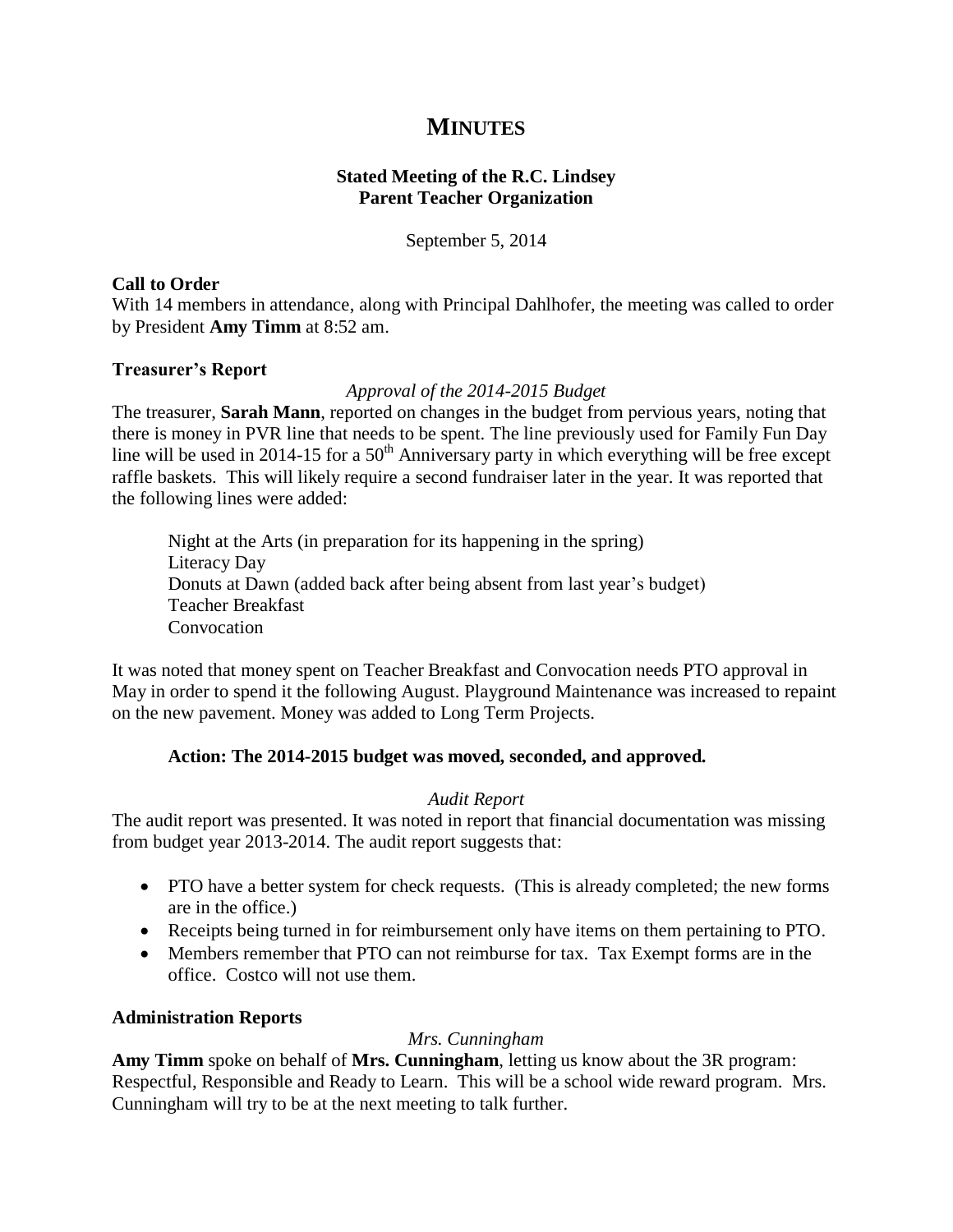# *Mr. Dahlhofer*

**Mr. Dahlhofer** spoke about Positive Behavior rewards. There is a new lockdown procedure, ALICE. The first drill will be September 30. Lobby Guard will begin in October. Driver's licenses will be required to enter the school. A Chesterland Police Office is going to be around school more often during arrival time so the students are familiar with them.

#### **Chairperson Introductions**

**Misty Caudill** volunteered to chair Junior Great Books. **JoAnne Obranovich** volunteered to learn the Website. **Andrea Milnar** volunteered to chair Sunshine.

#### **Old Business**

Golf Outing was in August at a new venue, Chardon Lakes. The venue was very nice. The event will be this coming spring. Last year's event made \$758.

#### **New Business**

#### *Teacher Requests*

**Mrs. Schultz** turned in a bill for caterpillars. **Mrs. Harrison** inquired about who will pay for transportation for the  $4<sup>th</sup>$  grade field trip to the Cleveland Orchestra. It was thought that the district should pay for transportation. **Mrs. Trentanelli** requested funds for First in Math for the 1<sup>st</sup> Graders. Funding will be looked at for the entire school.

**Action: A motion was made, seconded and approved that up to \$500 be spent on First in Math, funding the first grade request in full with the entire school being funded if the cost does not exceed \$500. (If the cost does exceed \$500, only first grade will be funded by PTO.)**

# *Donuts at Dawn*

A date needs to be set.

### *Brick for Turf Project*

**Action: A motion was made, seconded, that the Lindsey PTO spend \$250 to sponsor a brick for the turf project at the high school.**

### *Winter Parties*

Parties will still be in the gym by grade level, but will be *parties*, not movies, this year. Room parents and classroom volunteers will be in charge of stations.

# *50th Anniversary Party*

A  $50<sup>th</sup>$  Anniversary Party will be April  $25<sup>th</sup>$  from 2-4 p.m. PTO is looking into having a pavilion built as a gift to the school. The Jennings Foundation will be asked for grant money, and Kiwanis will be asked to help. An Boy Scout is making picnic tables for his Eagle Scout project.

# *April Meeting Time Change*

**Action: It was moved, seconded, and approved that the April PTO meeting at which elections will be held be changed to April 10 at 8:45 a.m.**